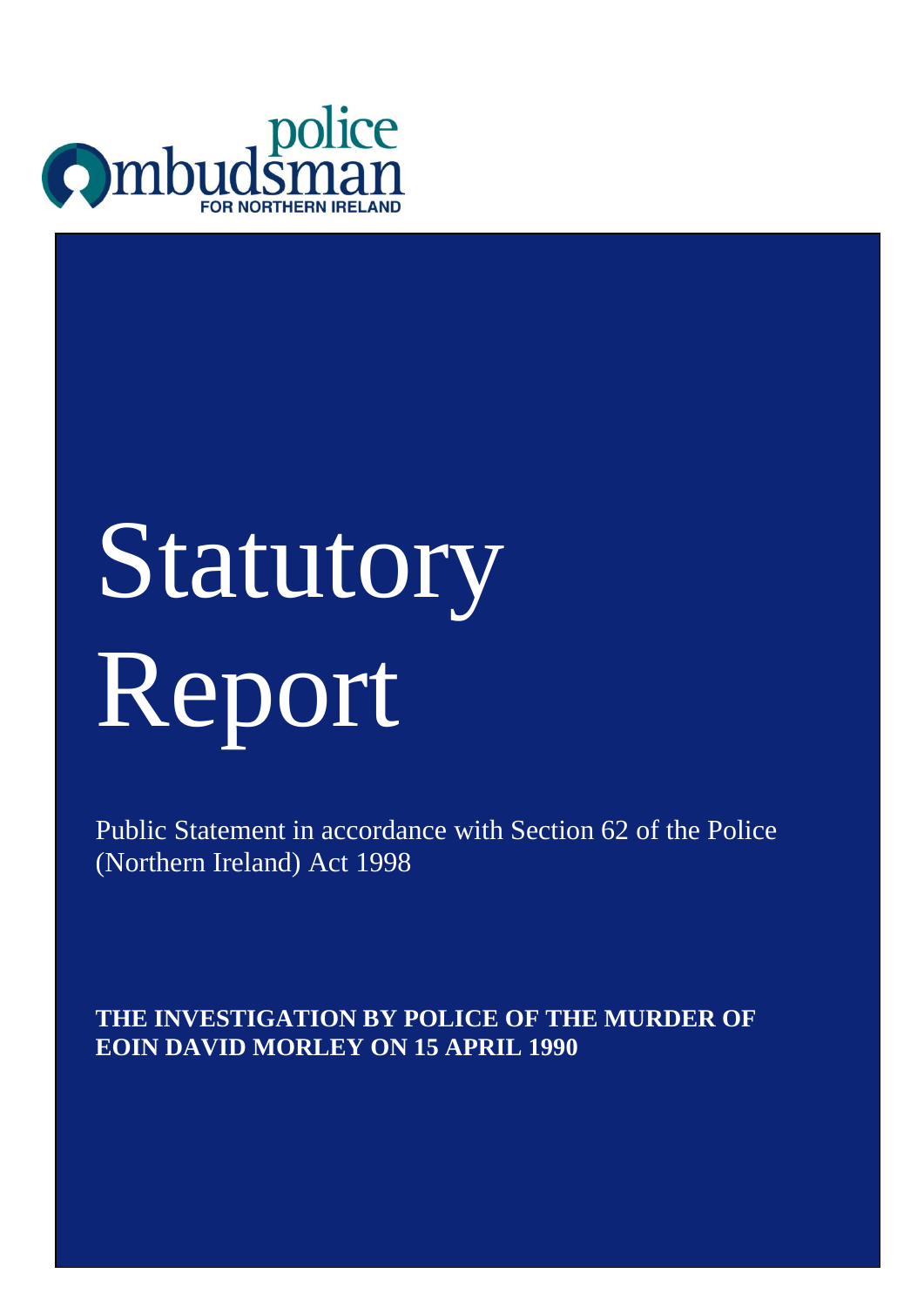

# **STATEMENT UNDER SECTION 62 OF THE POLICE (NI) ACT 1998 ON THE INVESTIGATION BY POLICE OF THE MURDER OF EOIN DAVID MORLEY ON 15 APRIL 1990**

## **1.0 INTRODUCTION**

1.1 In July 1989, through a local newspaper, the Provisional IRA had issued a death threat against Eoin David Morley. On Easter Sunday, evening, 15th April 1990 Eoin Morley was at his girlfriend's home address in Derrybeg, Newry, when at about 2200 hrs, two masked men knocked on the door. It was answered by his girlfriend and they entered the premises and dragged Eoin Morley into the front garden where he was shot twice. Following emergency surgery at Daisy Hill Hospital, Newry, Eoin Morley died of his injuries at 0020 hrs the following morning. The Provisional IRA claimed responsibility for his murder.

## **2.0 THE COMPLAINT**

2.1 A complaint was received by the Police Ombudsman for Northern Ireland about the conduct of the RUC investigation into the murder.

The complaint alleged that:

- the RUC failed to conduct a proper and thorough investigation into the murder of Eoin Morley.
- police knew who was responsible for the murder.
- the police failed to arrest the known suspect, named as Mr A and sought to protect him.
- Eoin Morley was murdered at the instigation and behest of the police to create a feud between PIRA and the IPLO.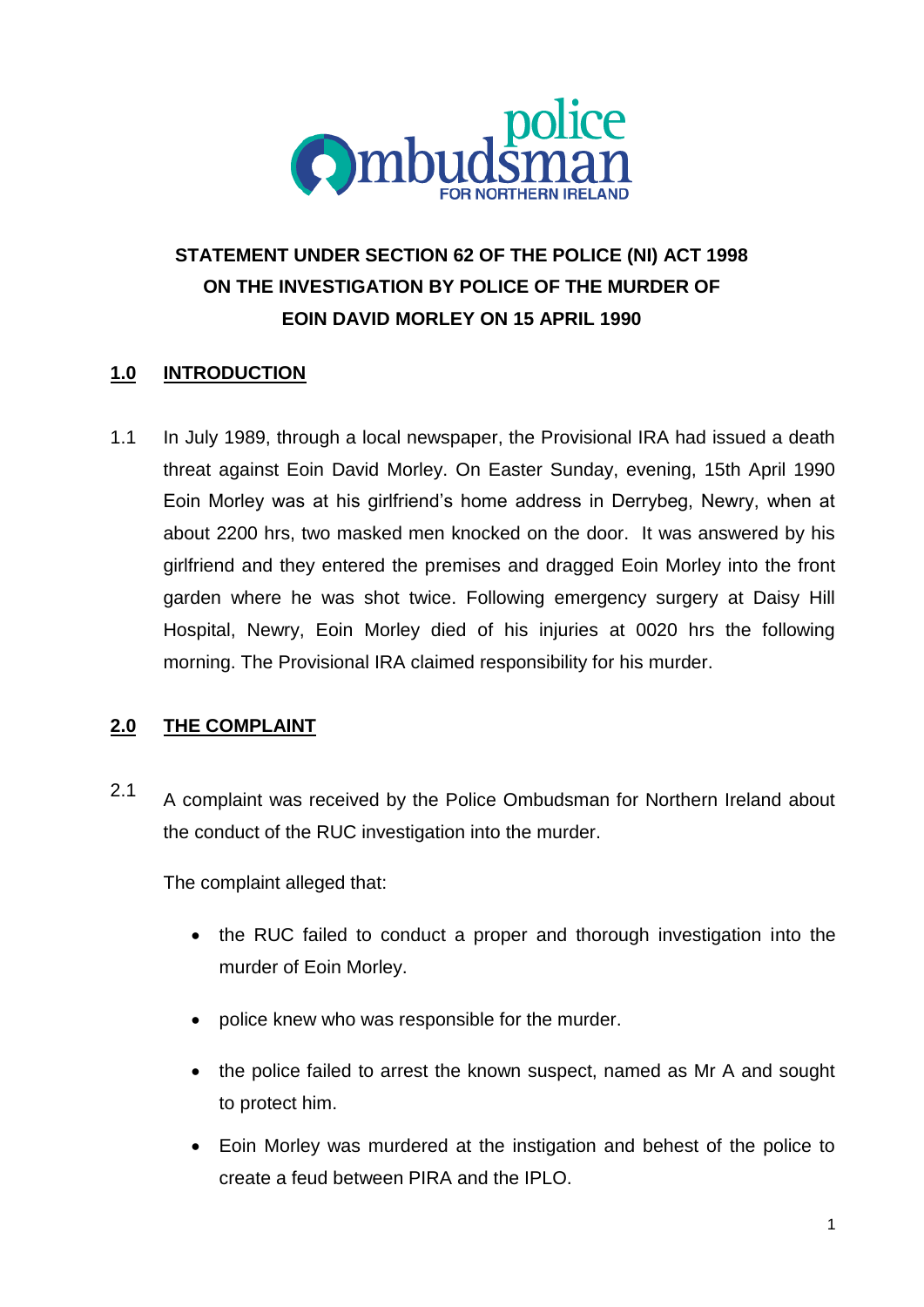#### **3.0 THE RUC INVESTIGATION**

- 3.1 A murder investigation was established in Newry headed by a senior officer. The murder investigation team was initially well resourced, involving at least 20 officers. The team was subsequently reduced to a core team of about 8 which reflected the reducing workloads for the investigation after the initial enquiries, such as door to door enquiries, were conducted. The RUC documents show a DI (now Detective Superintendent 'B') as Investigating Officer and show three senior officers (two Superintendents and a DCI, [DCI 'E']) as Senior Investigating Officers. No evidence or record could be found of any executive decisions or actions being taken by any of those named as SIOs. All decisions appear to have been taken by Detective Superintendent 'B'. Many of those decisions were endorsed as supervised by DCI 'E', although there is no evidence of active supervision.
- 3.2 The murder enquiry was managed by a recognised major incident card index system.
- 3.3 Police were unable to visit the scene until after military personnel had cleared the area because there was a high-level security threat. The scene was thus not able to be preserved by police. The area posed a significant threat to police officers at the time.
- 3.4 There is limited information as to the extent of the forensic examination which took place at the murder scene, on 16 April 1990, the day after Eoin Morley was shot. A statement from the Scenes of Crime Officer (SOCO) describes the property, and states that there was a large pool of blood. It concludes that nothing of evidential value was found. From the information available it does not appear that the premises were fingerprinted, nor was a sample recovered from the pool of blood. The total time spent at the crime scene was some 1 hr 30 minutes. It is therefore unlikely that a full forensic examination was carried out. The scene examination was inevitably limited, as it has been established that for reasons of security there would have been a risk in remaining in the vicinity.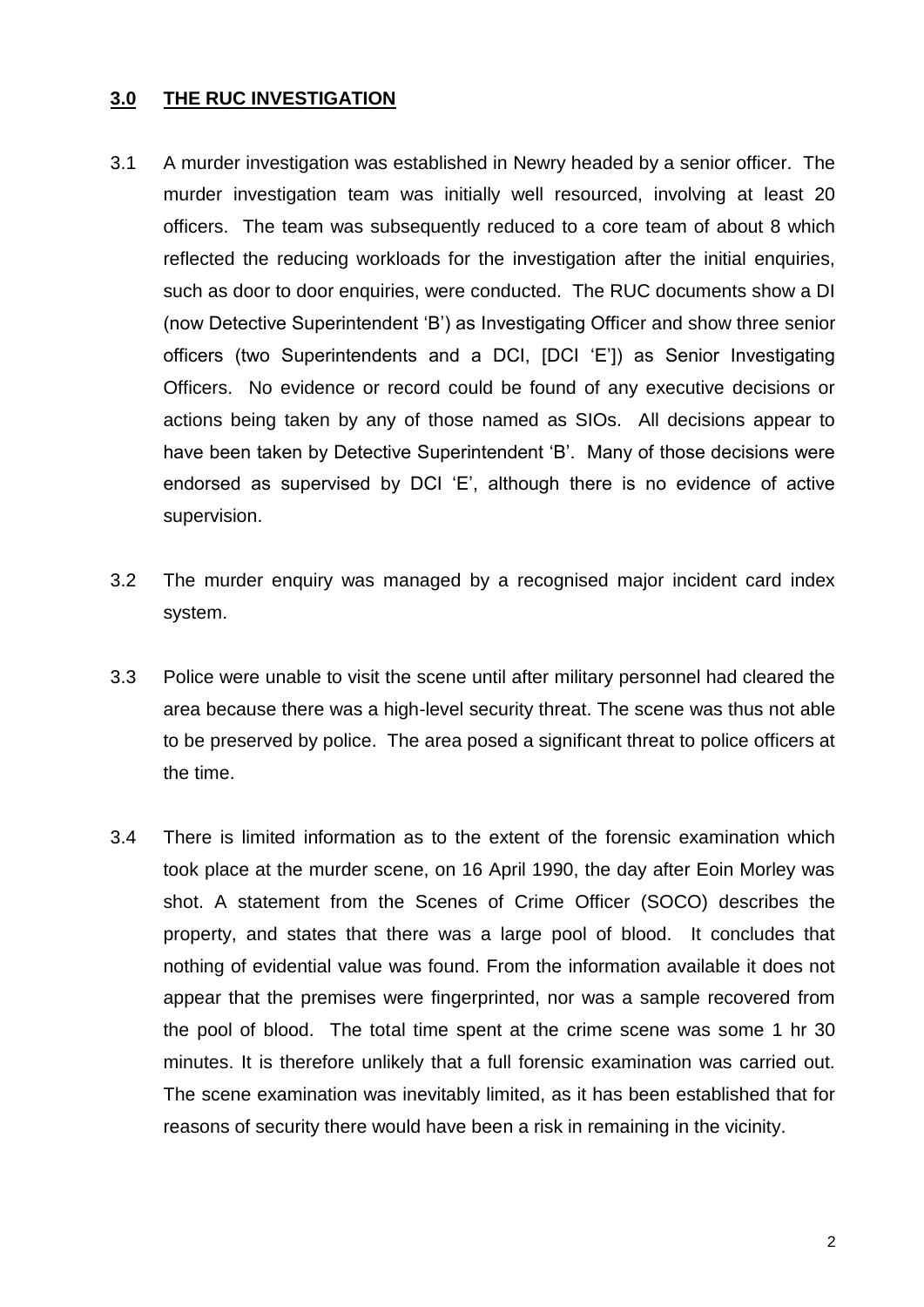- 3.5 House to house enquiries were carried out and two known PIRA activists, "Y" and "Z" were seen to be observing the police. No action was taken by police in respect of these individuals, although the role of at least one of them should have become of greater relevance to the enquiry as the investigation progressed.
- 3.6 A vehicle, which was stolen and abandoned locally on the day of the murder, was initially considered as possibly being linked to the crime. Forensic exhibits were taken from the vehicle, including fibre tapings from the seat, and retained for future forensic examination or comparison. Although never eliminated from the enquiry, the vehicle had only been moved a short distance and may not have been connected with the crime. No evidence was ever found linking the vehicle to the crime.
- 3.7 Ballistic examination of the ammunition identified the murder weapon. The investigator was informed of this on 16 April 1990 (the day after the murder) and told that it had previously been used on two occasions in attacks on helicopters.
- 3.8 Information was provided to the investigator about Eoin Morley by police. No enquiries were made following receipt of this information.
- 3.9 A photo-fit regarding someone of interest to the enquiry was compiled from a description secured from an intelligence source. This was circulated locally and in the Belfast area. There is no record to indicate that the source of this information was ever revealed to the investigator or made available to him.
- 3.10 The investigator asked for any Special Branch intelligence relevant to the murder. He was informed by the local Special Branch liaison officer that there was no intelligence available "in this office" to indicate who might have carried out the murder.
- 3.11 On 27 April 1990 the investigator produced an interim murder report, addressed to his manager, which stated that there was intelligence to suggest that PIRA had not intended to kill Eoin Morley and that it was a punishment shooting which went wrong. His report inaccurately stated that no-one had seen the gunmen arrive or leave and said also that it was not known if a vehicle was involved. The Report did not refer to the fact that Mr Morley's girlfriend had opened the door to the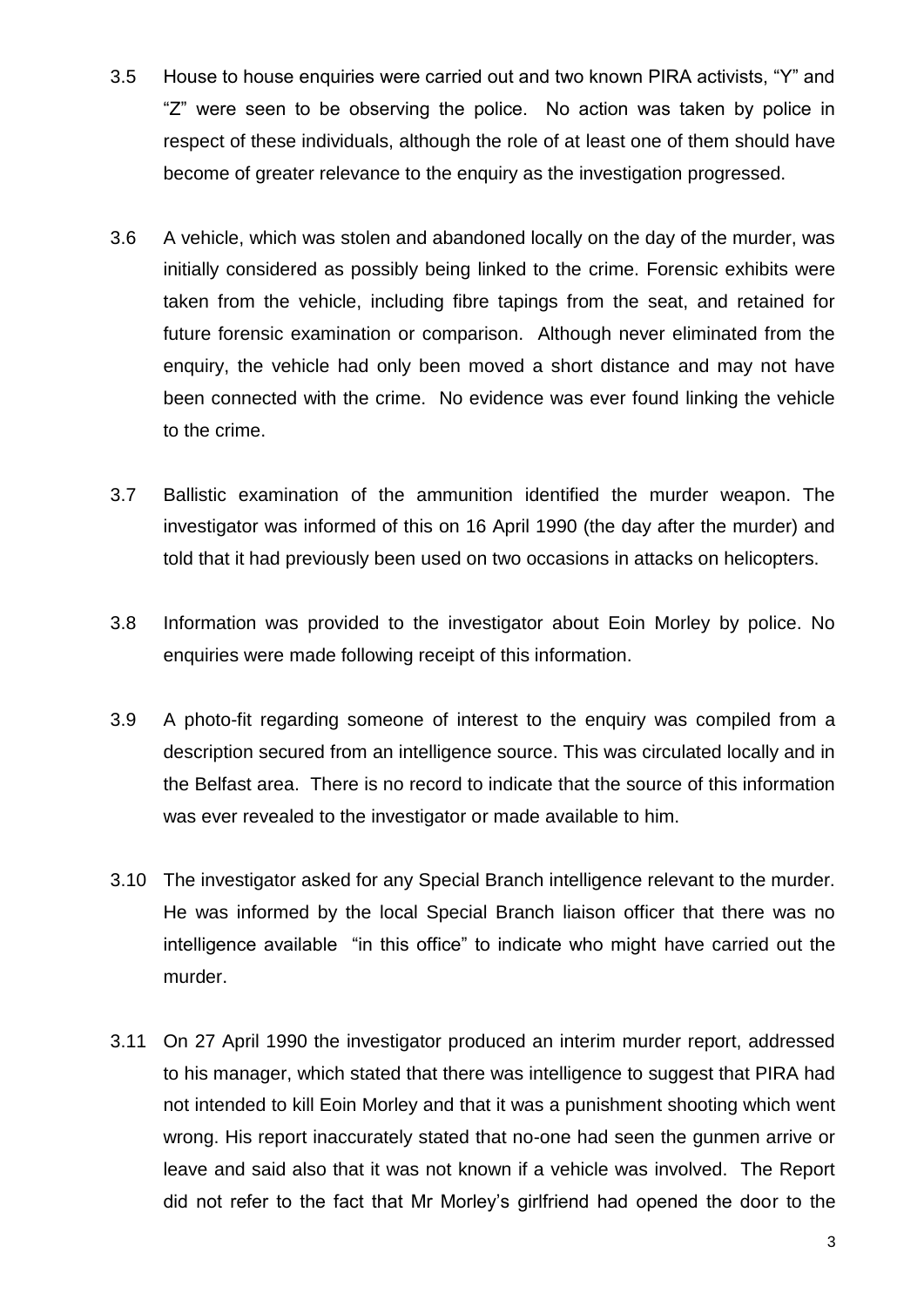gunmen. This was the only Investigating Officer's report on the file.

## **4.0 LINKED INCIDENTS**

- 4.1 On  $27<sup>th</sup>$  April 1990, 12 days after the murder of Eoin Morley, acting upon intelligence received, the Investigator responsible for the Morley investigation supervised the search of two addresses in Newry. Initially there does not appear to have been any obvious link with the murder of Eoin Morley.
- 4.2 However at Address Number One, a firearm was found. This firearm was of the same type as that identified to the investigator as the murder weapon by forensic scientists on 16 April 1990. It was confirmed to the investigator on 18<sup>th</sup> June 1990 by forensic scientists that it had been used to carry out the murder of Eoin Morley.
- 4.3 In addition to the gun a quantity of explosives, clothing and other assorted material, including masks were found.
- 4.4 An unidentified fingerprint was also recovered during a forensic examination of the scene. The investigator was subsequently sent a request to supply a list of possible suspects so that comparison might be made. No such list was ever provided. The Investigator denies receiving the request sent to him and there were no records made at the time to prove whether it was or was not received.
- 4.5 Details of the occupant of the premises where the murder weapon was found (who had disappeared) were circulated as she was wanted in respect of the munitions find. She was not linked to the murder enquiry, despite the fact that the murder weapon was found at the house and that the occupant had previously been convicted of terrorist offences – whilst clearly not one of the gunman she may have had a role in the murder. At Address Number Two, which was also searched on 27 April, a quantity of munitions were recovered.
- 4.6 Three days later on the  $30<sup>th</sup>$  April 1990, anonymous information was received by way of a telephone call to the RUC stating "A" was connected to the premises where there had been the recent find of explosives in Newry. The caller also stated that he was believed to have left his fingerprints at the scene. This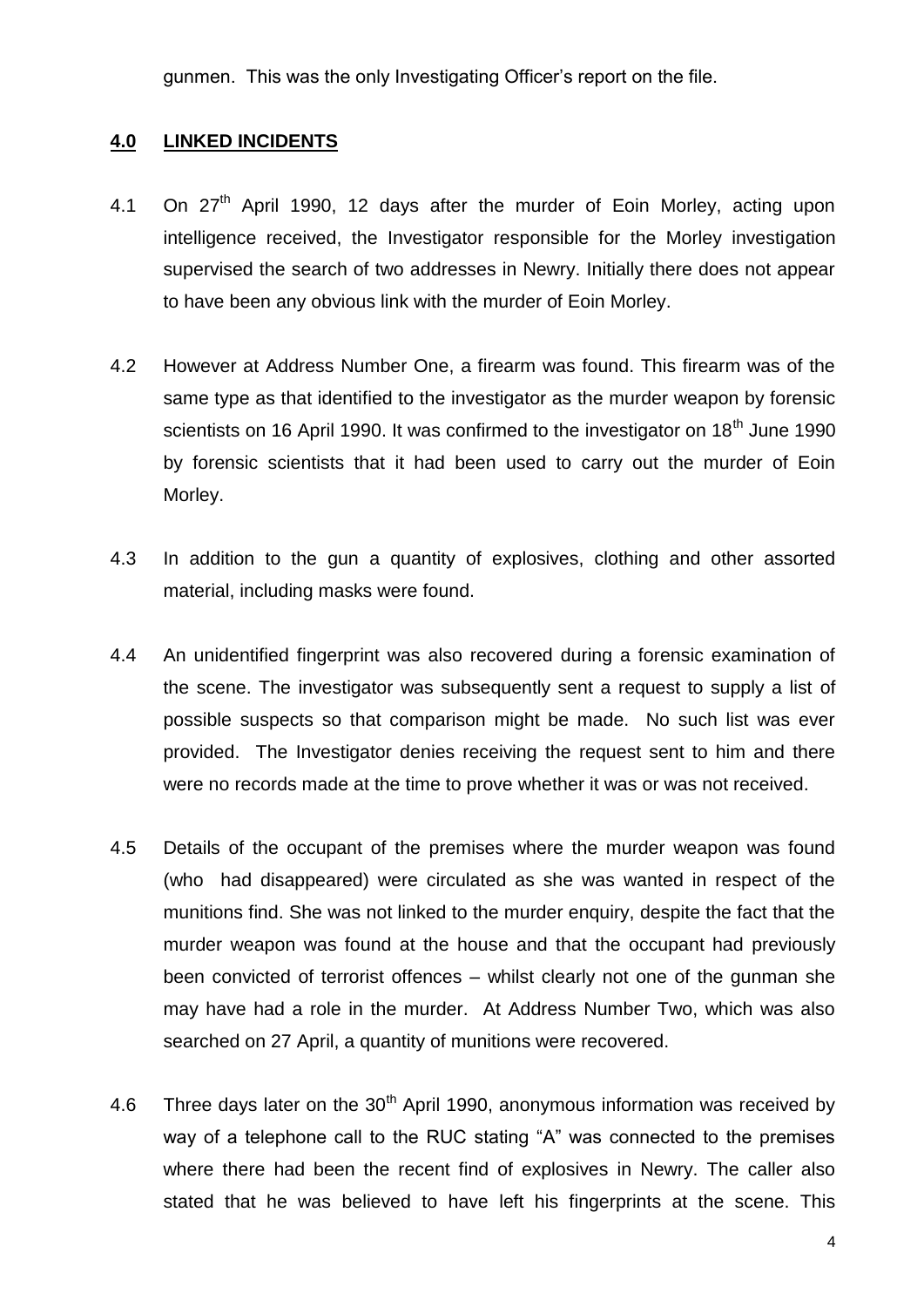information was passed to the team investigating the find of the firearm and other material, which was led by the investigator. Despite this "A" was not put forward as a suspect, to be checked against the fingerprint found.

4.7 On  $2<sup>nd</sup>$  July 1990 premises at a third address in Newry were searched. A quantity of explosives and a firearm and two balaclavas were recovered. The three occupants of the premises were arrested. On  $7<sup>th</sup>$  August 1990 "A" was arrested for the above offence. He was interviewed but declined to answer any questions and was subsequently released without charge, prior to which a head hair sample was obtained. Whilst the Investigator claims that 'Z' was interviewed regarding the munitions find, other correspondence under his signature contradicts this.

### **5.0 THE POLICE OMBUDSMAN'S INVESTIGATION AND ITS FINDINGS**

- 5.1 Three senior officers, two Superintendents and a DCI, were identified in one entry in the murder file as being "SIOs". The Police Ombudsman has experienced considerable difficulty holding any individual to account for the failings that have been identified in this investigation. The RUC did not, at this point, adopt the nationally recognised policing standards for murder investigations. Responsibility for overseeing terrorist investigations lay with regional and divisional heads of CID and there were considerable demands made on those Investigators at the time. The Police Ombudsman is, however, satisfied that Detective Superintendent 'B', who at the time of this incident was a Detective Inspector, was the investigator responsible for the investigation into the death of Eoin Morley and the two subsequent searches on  $27<sup>th</sup>$  April 1990. Det. Supt. B had introduced himself to the family of the deceased as the investigator and they always understood that he was the investigator of Eoin Morley's death. He was also the author of records in the Policy Book. Det Supt. 'B' was later to identify himself as the investigator to a Coroner's Inquest into the death of Eoin Morley. He also made a witness statement describing himself as the Investigator of the death. Detective Superintendent 'B' produced the only report on the murder file on  $27<sup>th</sup>$  April 1990 – it was a brief report of some 300 words.
- 5.2 The PSNI were asked to comment as to who was responsible for the investigation and have stated that "the roles of investigating officer, receiver and office manager were performed by Det Supt "B". Det. Supt. 'B' has denied being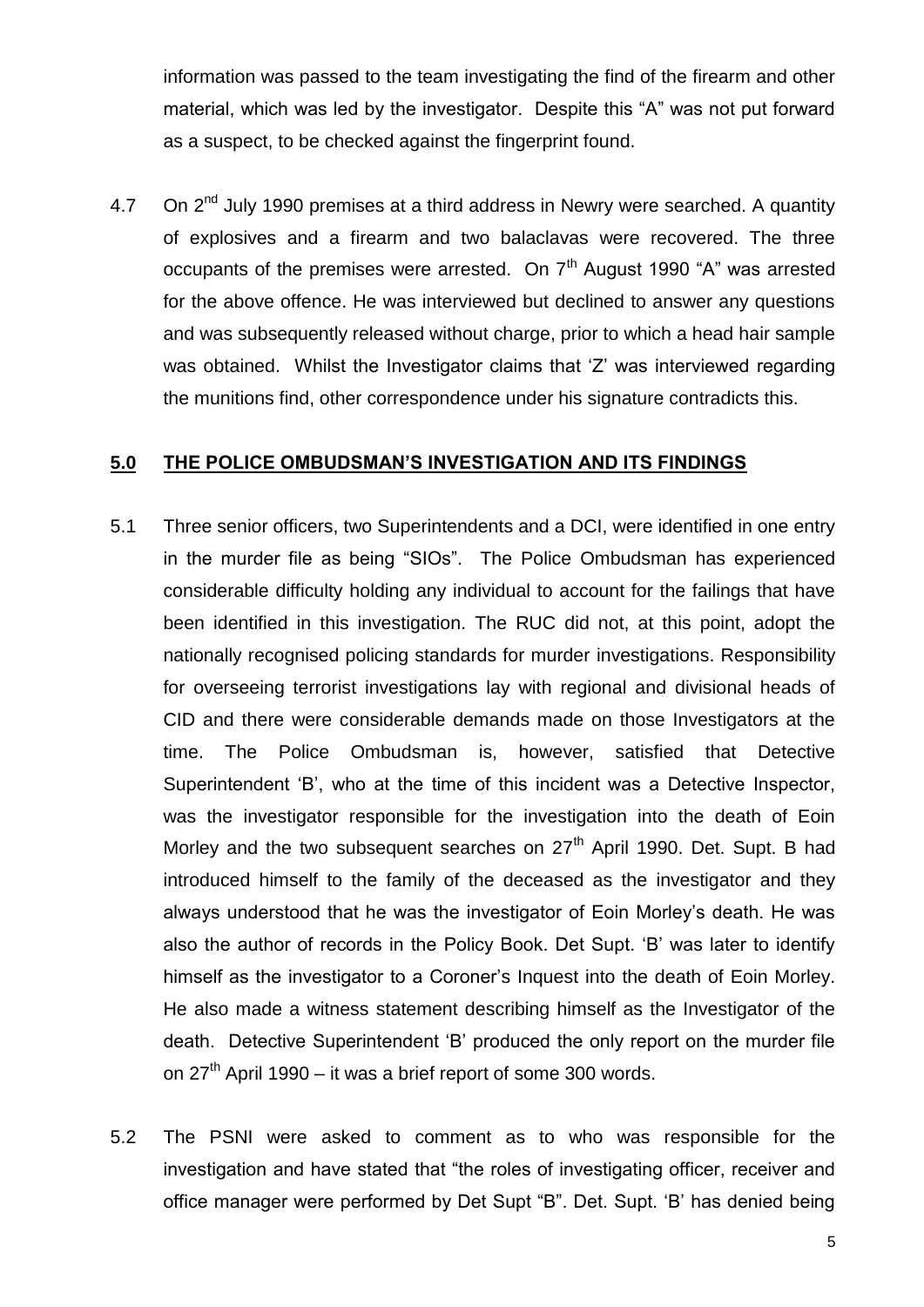the investigator and claims to have only been the office manager for the enquiry and identifies his line manager, former Detective Chief Inspector 'E' as the individual responsible. He states that he was also involved in other equally serious investigations.

- 5.3 DCI 'E' has been interviewed and denies having this role, has told the Police Ombudsman that he was annual leave at the time of the murder, and has produced records confirming this. He returned to work on 18th April 1990. The initials of DCI 'E' appears on some of the documentation relating the investigation, which he states was in a supervisory rather than an investigatory capacity. The police have also stated that DCI "E" was the "investigation supervisor". DCI 'E' who has been retired for some time, was not prepared to give evidence at any discipline tribunal against any officer who is still serving. Det. Supt. "B" was a newly promoted DI at the time and, in common with RUC practice then, he received no training for the role. He was, thus, a relatively inexperienced murder investigator and did not receive the level of supervision and guidance he was entitled to.
- 5.4 Effort has been made to secure assistance from a number of retired senior police officers, with a supervisory role, and from several of those more junior officers who assisted the investigator with the original enquiry. Apart from the former line manager of the investigator and the former Divisional Commanders "F" and "G", all others with whom contact was sought have declined to assist the Police Ombudsman's investigation. Both former Divisional Commanders were interviewed, but neither was able to recollect any significant detail of the RUC murder investigation.
- 5.5 Retired officers who are suspected of disciplinary offences cannot be investigated. There is no evidence in this case to suggest that a criminal offence may have been committed by any officer. In these circumstances it is not possible to investigate the actions of any retired officer. Nor can such officers be compelled to give evidence as witnesses. One of the officers has since died and it has proved impossible to interview the other officer who was identified as SIO, but who does not appear again in the murder file.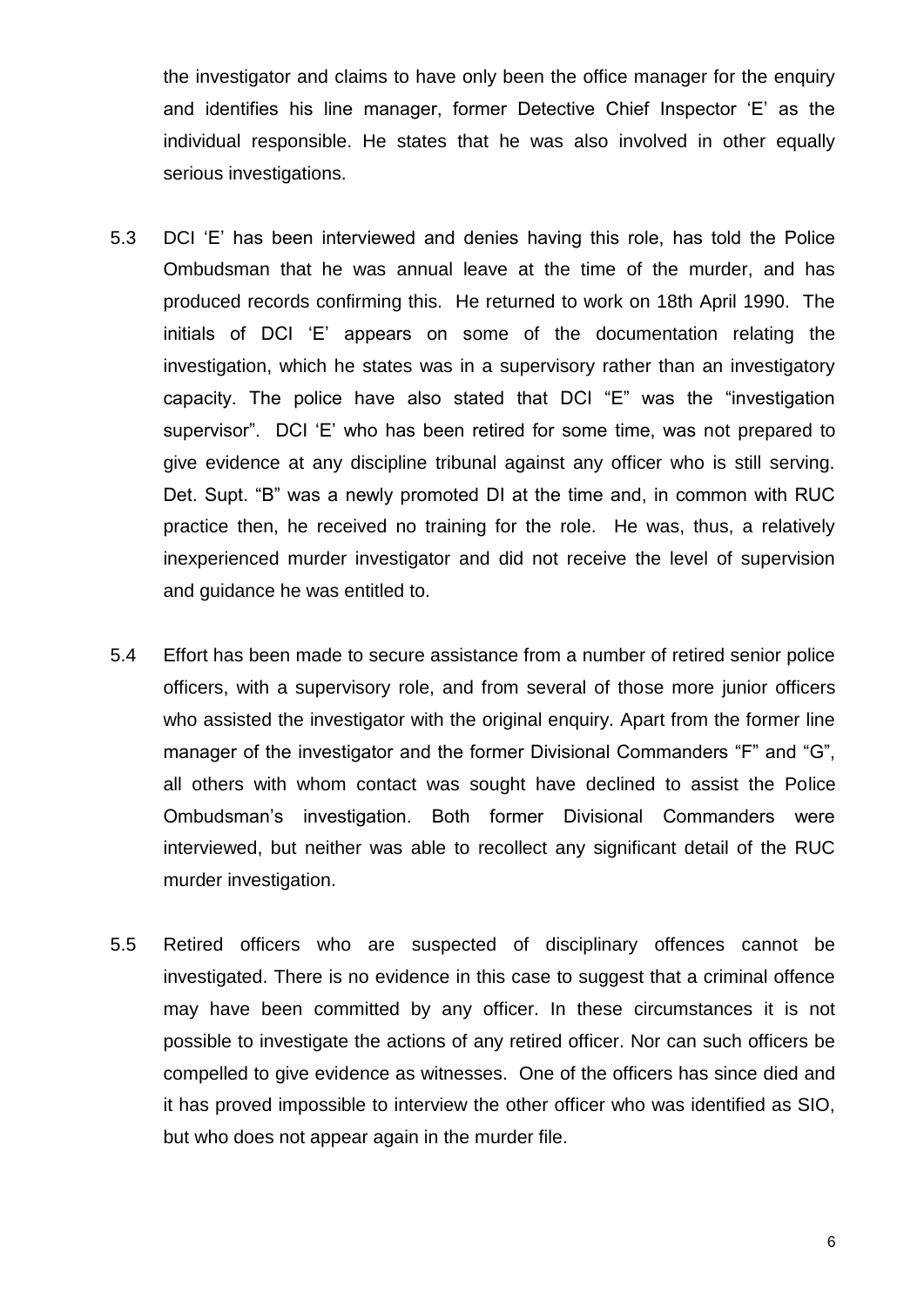- 5.6 The Police Ombudsman's investigation has included analysis of the material gathered during the course of the murder investigation, the Crime Files prepared as a consequence of the subsequent recoveries of firearms and explosives, and all levels of intelligence held both locally and centrally by the RUC.
- 5.7 The fibre lifts taken from the vehicle abandoned near the murder scene were found to have been stored in the police station, and were not sent to the Forensic Science Service, at any stage of the investigation. The Investigator states this is because there was no evidence that the vehicle was involved in the murder.
- 5.8 From an examination of all submissions to the Forensic Science Service, it does not appear that the clothing, which included masks and overalls, found during one of the searches on 27 April 1990 at the same address as the murder weapon, has ever been submitted for comparison against the head hair sample of "A" which was taken in August 1990. The vehicle had also not been fully eliminated from the enquiry, and fibres removed from that vehicle had been retained for any future comparison. It does not appear that any further consideration took place to comparing fibres removed from the vehicle with clothing found in the premises where the murder weapon was recovered. There was no evidence that the vehicle was involved in the crime but such an examination could have taken place to exclude such possibility.
- 5.9 No comparison has been made of the fingerprint lifted during the searches on 27 April, despite the fact that the investigator was aware that intelligence received on 30 April 1990 indicated that "A" was being linked to the premises at which the explosives and the gun were found, and that he was believed to have left a fingerprint there. The details of "A" and all known associates should have been provided for comparison with the fingerprint lifted.
- 5.10 Although "A" was arrested in connection with the arms and explosives found on 02 July 1990, it has not been possible to establish whether "A" was interviewed about the murder of Eoin Morley. All interview records were destroyed following an asbestos scare at Gough Barracks, in 1998. Had "A" been interviewed about the murder of Eoin Morley one would have expected to find the interview notes in the murder file. However there is nothing in the file to indicate that "A" was ever considered as a suspect.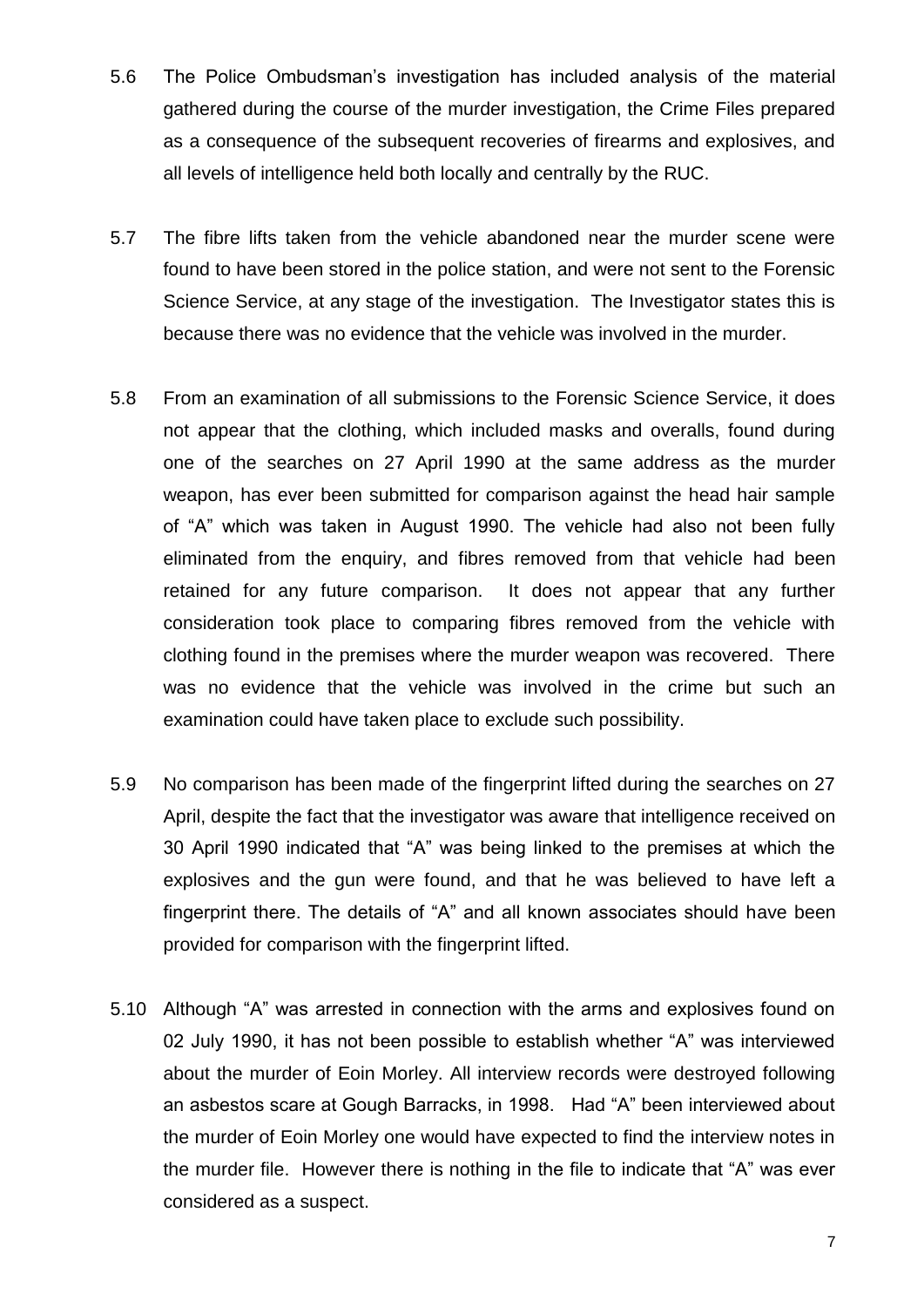- 5.11 There is no form of closure report, nor is there any other record or information, as to the overall status of the investigation when the last record appeared on 18 June 1990.
- 5.12 Police Ombudsman investigators examined all the intelligence held by Special Branch. It was clear that all intelligence held centrally was not passed on to the investigator as it should have been. Although Special Branch responded when, on 2nd May 1990, the investigator asked whether they had any up-to-date intelligence and whether this was a punishment shooting which had gone wrong, they stated that there was no intelligence "at this office" to indicate who carried out the murder. They did confirm that it was carried out by PIRA and that it was intended to be a punishment shooting only.
- 5.13 It has been established by the Police Ombudsman that between 18th April 1990, (three days after the murder of Eoin Morley) and 3rd May 1990, there were ten separate items of intelligence, which would have been of some relevance to the murder investigating team. Four individuals were variously named as being one of those responsible for carrying out the attack. It is clear from the records that intelligence which could have been given to the investigator was withheld. It has not been possible to establish who withheld the information and why it was withheld, and it is therefore not possible to draw any conclusions in relation to this matter, other than to say that this is but one of many occasions on which intelligence held at Special Branch headquarters, which was relevant to investigation of the most serious of crimes, was not transmitted to those who were carrying out those investigations. Det. Supt. 'B' cannot be held responsible for the failure to use the intelligence for investigative purposes as he was not informed of the material which should have been made available to him.
- 5.14 The failure by Special Branch to disseminate intelligence relating to the murder of Eoin Morley is unacceptable. There is nothing within the material examined by this office to justify or explain the rationale behind such a decision. This, together with the other evidence which was available, and would have created significant investigative opportunities. These were significant failures.
- 5.15 Det. Supt. 'B' was responsible for both investigation of the arms and explosives finds in Newry in April 1990 and for investigation of the murder of Eoin Morley.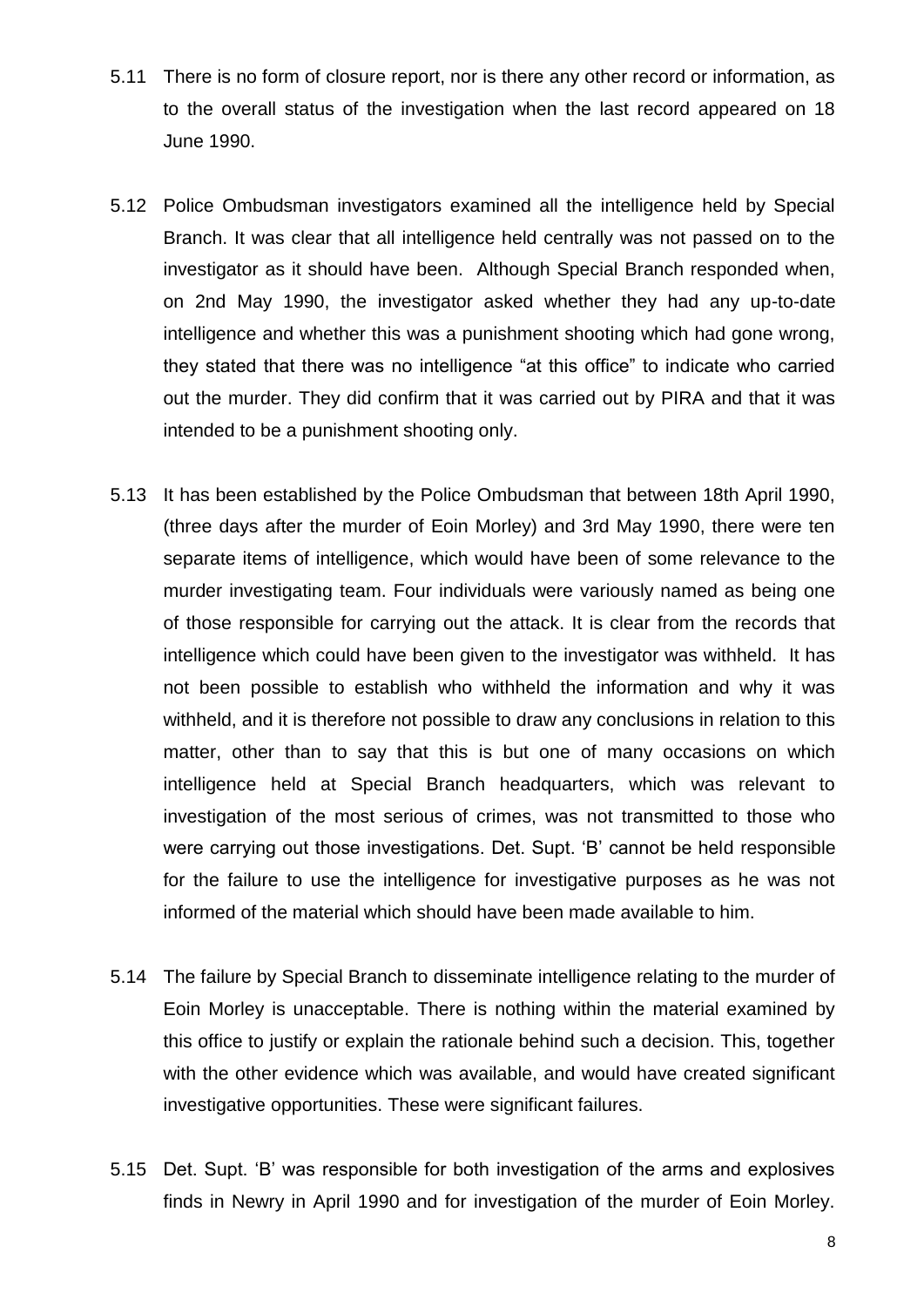The fact that the murder weapon was found in Address Number One, three days after the murder together with masks, overalls, gloves etc. was very significant and should have stimulated further enquiries and linkage between the investigations.

- 5.16 Enquiries were made by the Police Ombudsman regarding the outstanding fingerprint, which has been matched by an independent forensic scientist to one of the persons whose identity was known to police. Had proper consideration been given to proposing suspects for comparison at the time, he would have been identified and further lines of enquiry would have been opened.
- 5.17 In addition to the fingerprint referred to above it has been established by the Police Ombudsman's investigators that a second fingerprint was found on a piece of the evidence found at Address Number One. RUC fingerprints officers did not inform the investigator of this fact. It could not therefore be used by the investigator in his conduct of the murder investigation.
- 5.18 The Police Ombudsman was concerned to establish the context of the time, and the pressures on Det. Supt. 'B', and the local policing area at the time to put the identified failures into context. It is acknowledged that, as a Detective Inspector, he was responsible for the day-to-day supervision of all crime investigations within the Newry Sub Division and Banbridge Sub Division, which suffered their share of terrorist incidents and general crime. However Det. Supt "B" maintains that he conducted a proper and complete investigation into the murder of Eoin Morley. On 18th June 1990 Det. Supt "B" signed off all the actions sheets for the Morley murder enquiry, which he then filed. No further action was then taken. The murder enquiry was effectively closed on the day on which the evidence as to the murder weapon was confirmed by the forensic scientists.
- 5.19 As the recognised Investigating Officer, responsible for the RUC investigation into the murder of Eoin Morley and the arms find at Address Number One, Det. Supt "B" was responsible for ensuring that all evidential opportunities were identified and acted upon. This did not happen. DCI "E" and other senior officers should also have provided better supervision and support to the officer. Whilst this is a dated matter, the failings in these investigations are significant and seriously limited the opportunity to bring one or more terrorists to justice for serious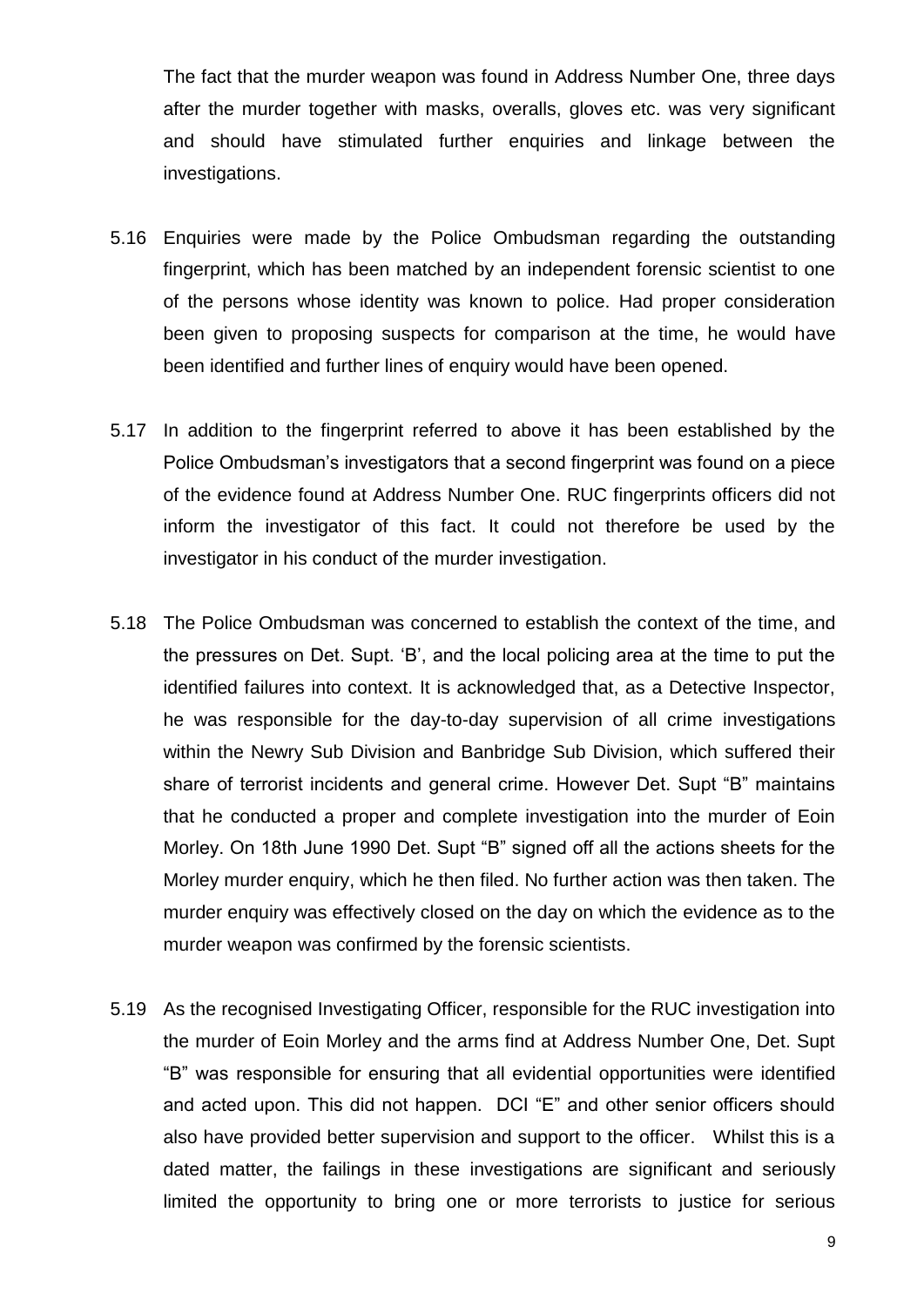offences. This has resulted in community concern and speculation that the RUC covered up the murderous activity of an agent.

- 5.20 Whilst it is difficult to speculate what the outcome of the investigation would have been if it had been professionally conducted, the intelligence appropriately disseminated, and the other fingerprint evidence made available to the investigator, it is reasonable to conclude that the investigation would have stood an improved chance of a successful outcome. The passage of time will undoubtedly diminish the opportunities which were available then.
- 5.21 It is important to emphasise that the identified police failings occurred in 1990. The PSNI has recently re-organised the crime department to professionalise serious crime investigation. A much greater emphasis has also been placed on leadership and the training detectives in recent years. These developments should give the public more confidence in the present ability of the PSNI to tackle murder and other heinous crime. The government has also announced funding for a new unit which will look at unsolved murder investigations from the past. It is hoped that this unit will ensure that investigations like that of the death of Eoin Morley, where there were serious shortcomings, are identified, and where evidential opportunities still exist, they are exploited and criminals brought to justice.

# **6.0 RECOMMENDATIONS IN RELATION TO THE MORLEY MURDER INVESTIGATION**

6.1 A separate letter has been sent to the Chief Constable by the Executive Director recommending investigative actions regarding the murder and relating offences. The murder investigation has been re-opened.

The failures in this investigation can be attributed variously to the investigating officer, the lack of supervision by his supervisors, inadequate fingerprint audit systems, some Special Branch officers and the lack of systems for the dissemination of information in Special Branch at the time. The standard of proof for disciplinary failures from that period was 'beyond reasonable doubt' and, in the absence of an identifiable responsible officer, it has been judged that disciplinary action in respect of the failures in the Morley investigation could not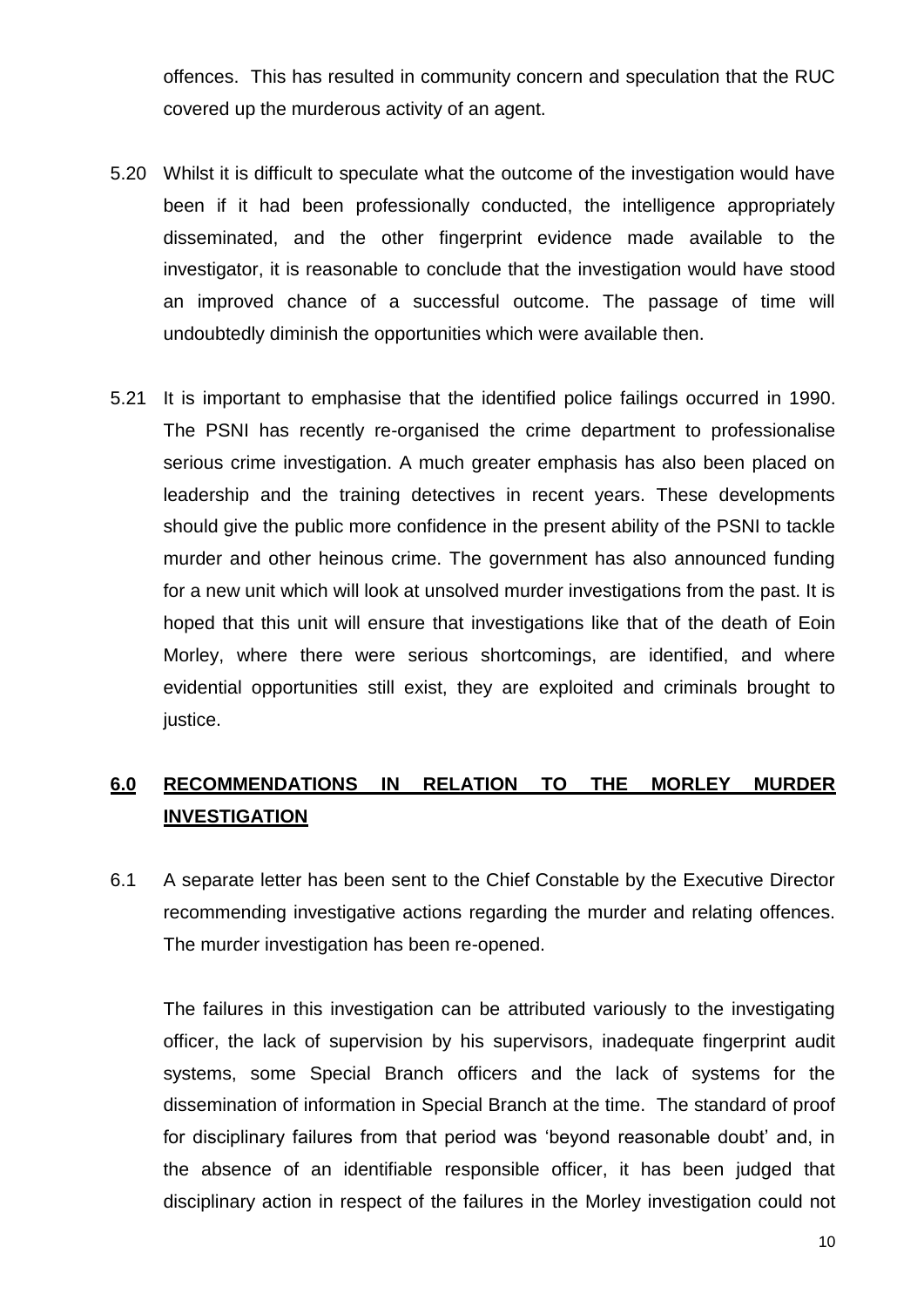be taken. Disciplinary action has been taken in respect of the failure to deal properly with the investigations following the searches conducted on 27th April 2004.

# **7.0 THE CONCLUSIONS OF THE POLICE OMBUDSMAN IN RELATION TO THE COMPLAINTS ABOUT THE INVESTIGATION OF THE DEATH OF EOIN DAVID MORLEY**

## 7.1 **Complaint 1**

That the RUC failed to conduct a proper and thorough investigation into the murder of Eoin David Morley.

## **This complaint is substantiated.**

## 7.2 **Complaint 2**

That police knew who was responsible for murdering Eoin Morley.

**This complaint is not substantiated but the Police Ombudsman is of the view that police did fail to take appropriate action.**

## 7.3 **Complaint 3**

That police failed to arrest the known suspect "A" and sought to protect him**.**

There is nothing within the murder file to indicate that anyone was arrested in connection with Eoin Morley's murder. High-grade intelligence was held by the RUC in relation to a number of individuals who were named as being responsible for the murder.

The frequent practice of the RUC Special Branch, not to disseminate information, and the consequences thereof inevitably led to suspicion that individuals were being protected.

### **This complaint is therefore partially substantiated.**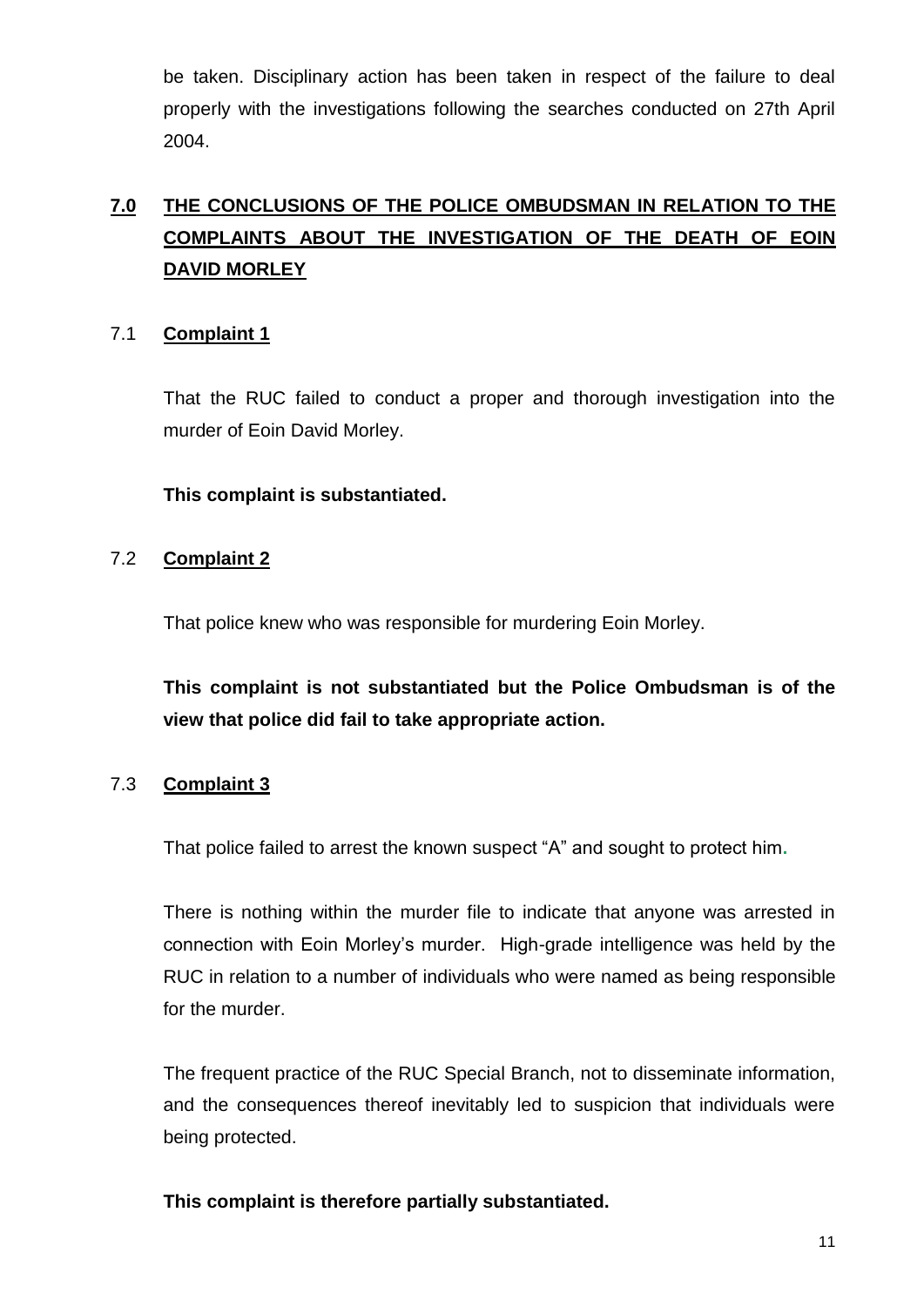## 7.4 **Complaint 4**

That Eoin Morley was murdered at the instigation and behest of the police to create a feud between PIRA and the IPLO.

There is nothing to indicate any prior knowledge by police or any police involvement in Eoin Morley's death. Nor is there any evidence or intelligence to indicate that there was an attempt by the police to provoke a feud between the IPLO and PIRA.

**This complaint is not substantiated.**

*NUALA O'LOAN (MRS) POLICE OMBUDSMAN FOR NORTHERN IRELAND*

17 February 2005